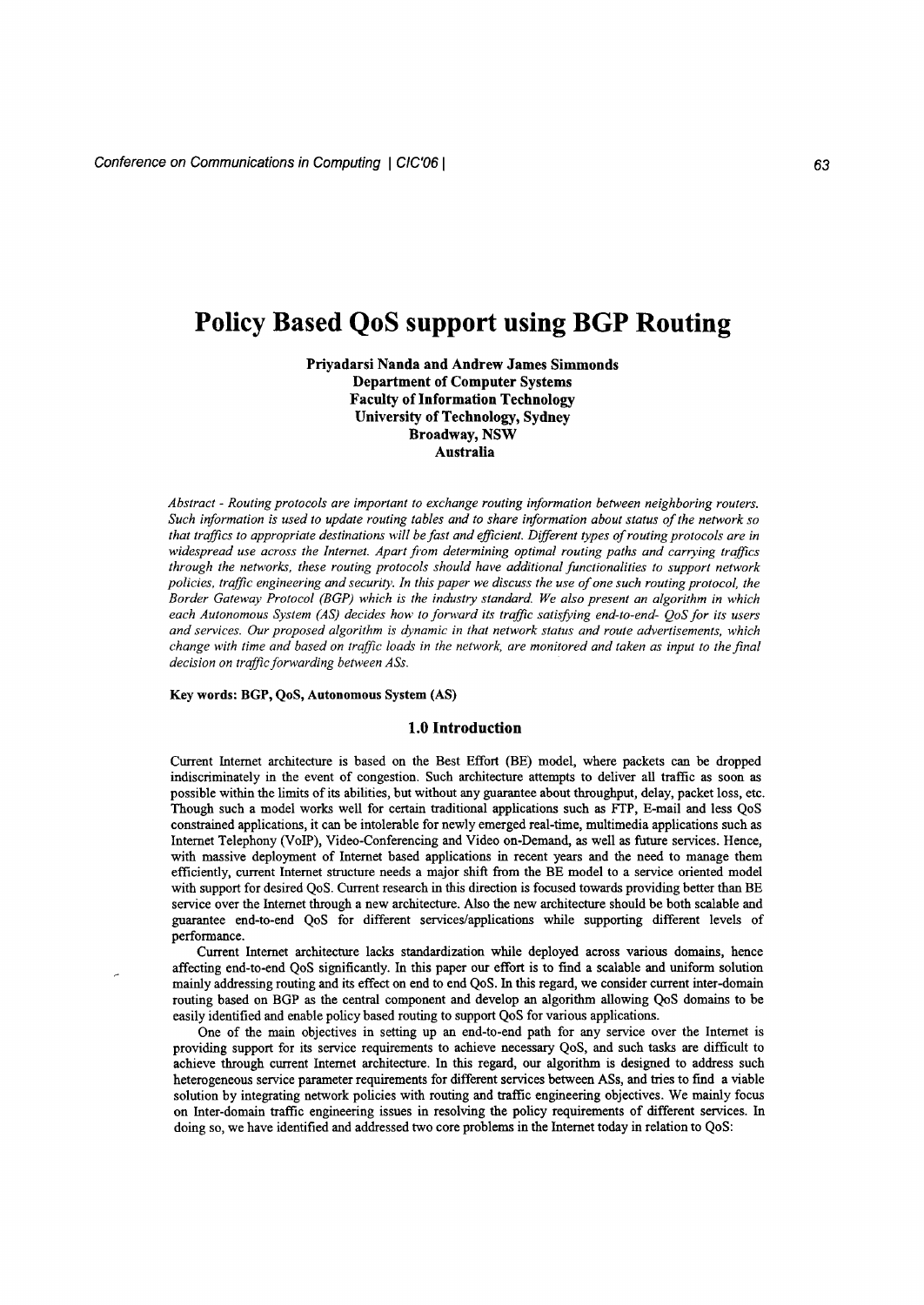- How do neighboring ASs learn about whether, how, and when their services can be satisfied for QoS by other ASs?
- How can we make sure that all the participating ASs in the end-to-end path of the flow can act upon same policy binding rule as close as possible?

This paper is organized into the following sections. Section 2 gives a general view on BGP based Internet routing and its support for network level policies. In Section 3 we have explored the possibilities for supporting a centralized routing decision within a network domain while still using a distributed model for Internet wide routing, and how such models can be used to satisfy QoS over the Internet. Section 4 describes our algorithm based on which BGP routing decisions are influenced between neighboring domains in order to achieve scalability in supporting end to end service guarantees for various applications. Section 5 concludes our paper with a proposal for future work.

# **2.0 BGP and policy based routing**

BGP uses autonomous system path information between neighboring routers in different domains to inform network reachability and hence is a path vector protocol. Such network reachability information includes list of ASs through which end nodes can communicate. One important feature of BGP is its routing decisions are influenced by traffic flow policies within ASs. I.e. individual AS can implement network policies to determine whether to carry traffics from different users (mostly users from other AS) with diverse QoS requirements. Such network policies are not part of BGP, but provide various criteria for best route selection when multiple alternative routes exist and help to control redistribution of routing information resulting in a rich support of BGP for traffic engineering in the Internet. One of the key features of BGP is the decision process [3] through which each BGP router determines the path to destination prefixes. The process in brief is as below, where only if there is a tie will the next stage to be considered:

- 1. Find the path with highest Local-Preference
- 2. Compare AS-path length and choose the one with least length
- 3. Look for the path with Lowest Multi-Exit-Discriminator (MED) attribute
- 4. Prefer e-BGP (exterior) learned routes over i-BGP (interior) routes
- 5. Choose the path with lowest IGP metric to next hop

Because of this, current Internet Traffic Engineering depends heavily on both Intra and Inter Domain routing protocols (Interior BGP within the domain and Exterior BGP between the domains), using network policy in order to configure the routers across various domains. The support for policy based routing using BGP can provide source based transit provider selection, whereby ISPs and other ASs can route traffic originating from different sets of users through different connections across the policy routers. Also QoS support for Diffserv networks can be supported using policy routing through the use of the TOS field in IP packets. Hence a combination of traffic engineering for load balancing across network links offered by destination based routing and policy based routing can enable implementation of policies that distribute traffic among multiple paths based on traffic characteristics.

Because BGP can be used to enforce network level policies involving routing decisions by different ASs, a minor error in configuring those parameters may result in disastrous consequences affecting end-to-end flow properties for various applications. While the objectives of Internet connectivity are to provide some sort of universal interconnections amongst ASs (lSPs etc), these ASs sometimes behave as fierce competitors [2]. Individual ASs always aim to maximize their profit by minimizing service guarantees to their customers, whereas customers aim for maximized service guarantee at a minimize price. This gives rise to service differentiations and different pricing hierarchies between different providers. There is a wide community of researchers investigating traffic engineering parameter tuning in the last few years [3,4,5].

While such schemes in the Internet always create conflicts amongst the service providers, there is no concrete solution at present to our knowledge. This is not only due to lack of proper routing strategies and service policies amongst the ASs at the business level, but also due to the fact that the current Internet architecture has no central control. The issue of establishing proper AS level relationships, their connectivity based on both network and device level policies, and the need for a better Internet architecture are some of the major areas of research in recent times. The objective of our research on the above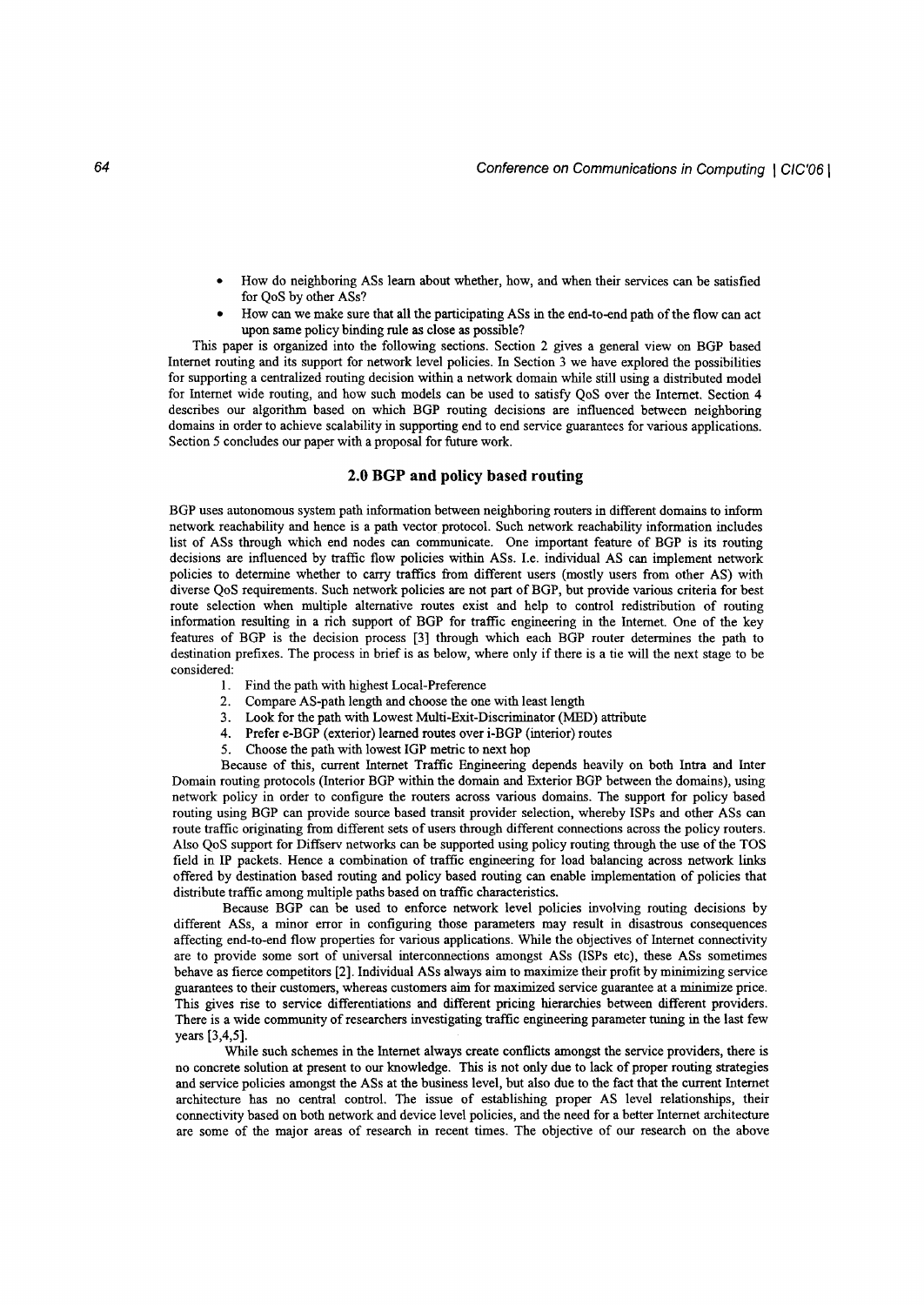mentioned issues is to provide robustness, scalability and better management of the current Internet in the face of heterogeneous policies, application growth and both management and technical challenges.

Policy based routing may be applied centrally within an AS while policy issues between ASs should be distributed and organized hierarchically in order to achieve scalability over the Internet. Such schemes are discussed in detail in the following section of the paper.

## **3.0 Network policy control**

Current Internet needs a centralized (within each AS) and coordinated (between the ASs) approach for network policy management in order to facilitate better support for policy based routing and maximize benefits for individual ASs. We believe such approaches will overcome various problems related to uniform policy management for route selection and traffic engineering over the Internet. In this paper we first describe a centralized approach using BGP within the AS and then make use of the BGP decision process along with our algorithm to implement policy based routing over the Internet.

# **3.1 Centralized Policy control**

Information relating to link status, neighboring routers, their scheduling policies and service support, plays an important role determining the traffic path for flows both within and between the ASs. Link status describes the status of the links connecting the routers and such information can be obtained by running link monitoring agents at each router within the AS. Neighboring router information can be obtained through the IBGP path attributes for specific paths. Each router on activation sends their routing policies to a centralized server to help determine a decision on a route. The centralized server is similar to a Bandwidth Broker (BB) [8], where routing policies for both incoming and outgoing traffic are stored in order to facilitate routing decision within an AS. Once the database of the server is populated with all such information, it can create a set of QoS paths between the ingress-egress pairs within the AS. Such QoS paths may each have a status field indicating current status and can be used to select optimized routing.

In a policy based network, one of the important objectives is to have a network wide view for the QoS flows i.e. which QoS path to select between end nodes and then determine an end to end policy frame work, based on which traffic may be forwarded between different domains. Also ASs can influence each other's routing decision through the use of BGP attributes such as MED and AS path pre-pending [1,3,6], mostly through a trial and error basis. Such methods can only work in the short term at the expense of long term problems such as path instabilities. But if the ASs can negotiate on some of their desired objectives to route their traffic before taking any further decision on a changed routing strategy, a much better result can be achieved.

Most ASs use default routing strategy e.g. Early-Exit policy [10] where the exit point selection is based on the point closest to the source. Through proper co-ordination and understanding between the ASs (without revealing their internal topology), a better solution can be achieved for the exit point that may minimize the total overhead (delay, cost) for each flow across the ASs and achieve end to end QoS. Such an approach using negotiation based Internet routing is given in [9] where several experiments between ISP pairs are conducted to achieve a case which is the social optimum. An anti-social and rigid ISP, who never shares its policy (both administrative and routing) with others, will be the one to fall behind others in maximizing its own revenue. In the next section we first discuss the issue of policy based networking on two different levels: Network level and AS level, and then defme the relationship between them in terms of policy requirements to combine both routing and traffic engineering in an integrated approach.

#### **3.2 Network level/AS view for policy control**

Based on the present structure of the Internet, with multiple ASs and sources of traffic, our first classification for traffic type can be grouped under either local or transit type. Local traffic either originates or terminates in the domain under consideration while transit traffics are outside any specific domain. Based on such high level classification, local traffic always involves a cost function which it pays either directly or indirectly to its service provider, and transit traffic does not have a cost function involved with it unless there is a peering relationship. Also, present Internet is a connection of stub, multi-homed and transit ASs [7]. But while using Inter-domain routing protocols to receive path related information from other ASs,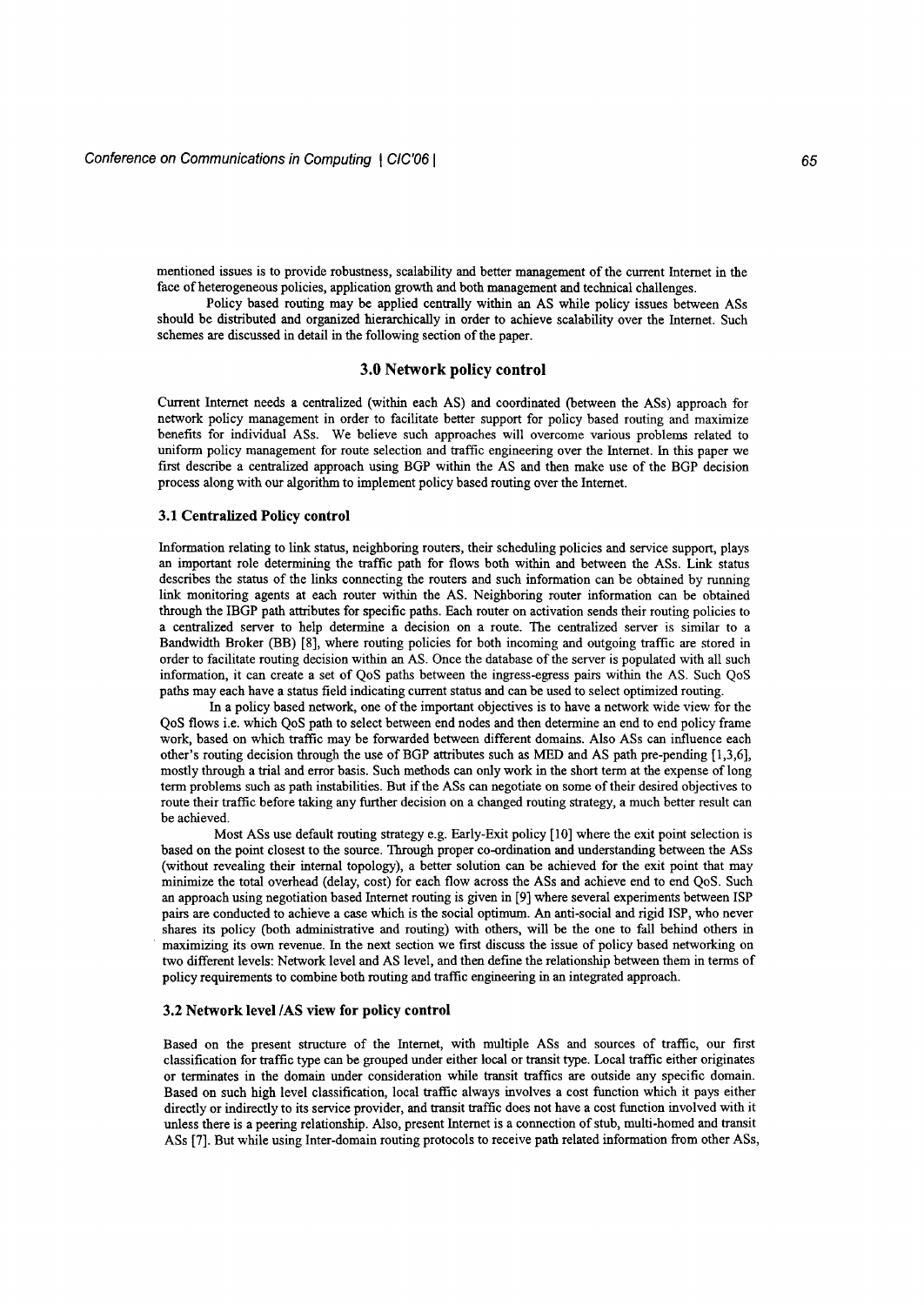both stub and multi-homed AS may not necessarily advertise their own network structure outside their own domain. From here we go further and propose that, all the customer domains which are stub AS are excluded from announcing their own traffic policies outside their domain. BGP is policy based and one of the primary goals for using BGP should be aimed reducing transit traffic between domains in the Internet through policy based routing.

We have addressed both dynamic load balancing capabilities based on destination prefixes and policy based routing to achieve optimization within the network where traffic distribution policies relate to such traffic characteristics among multiple paths. In order to clearly manage traffic flows based on QoS objectives associated with individual traffic flow across the Internet, it is important to understand the standard frame-work on which our proposed scheme is built. Consider a path level abstraction for traffic flows across networks where a traffic flow may be considered to be forwarded through the routers as shown below:



Fig.I. Network view of Path selection and Routing

In the figure above, the bold line represents the path (A-B-E-C-D) selected for a flow between A and D. Such a path set up between the routers situated in a single AS may be viewed as a directed graph for the flow under consideration and can be established through routing algorithms at different routers. A routing protocol such as IGP or IS-IS may consider the traffic engineering policies for individual links before choosing the next-hop path across the network. Hence the network level policy may include parameters such as bandwidth constraints over each link, cost for each link, load balancing feature, and routing policy attributes.

We have considered a simplistic approach for gathering as much information as we can through the use of a centralized server within the network. Assuming a single traffic flow entering the ingress at A, router A looks for the destination prefix carried within the packet. We assume that the flow is authorized and authenticated by a central server such as policy server (or BB), and authorization for network resources has been issued by it to router A. After determining the next hop in the path towards the egress router (in our case it is router D) router A now contacts the route module of the policy server within the domain. If the path selected by router A already exists within the server's database, then the server compares the performance metrics (such as delay) with other similar paths if present and determine the best path for the flow. The server also extracts all the link characteristics for that path and sends back the result to the ingress router A. Such co-ordination among the routers and central policy server within an AS is easy to manage when working through individual routing policy. However such strategy may not work well when applied between ASs in the Internet. Hence In order to explore the issue of policy based routing in the Internet the problem can be stated as following: Whether the ASs situated in the path of traffic flow could apply the same policy across their domains? Looking at the above mentioned problems of Internet routing, the routing component should have mechanisms for computing paths through the Internet that honor performance and resource utilization policies and forwarding mechanisms for sending traffic over the computed paths. Section 4 presents our algorithm based on which we may achieve scalability in policy based routing when deployed across the Internet.

## 4.0 Inter-domain policy management and policy based routing

Our proposed scheme is designed to address diverse policy requirements between ASs and works towards a solution by integrating policies with routing, i.e. using policy based routing, but combined with Interdomain traffic engineering. In doing so, we have identified and addressed two core procedures in relation to OoS: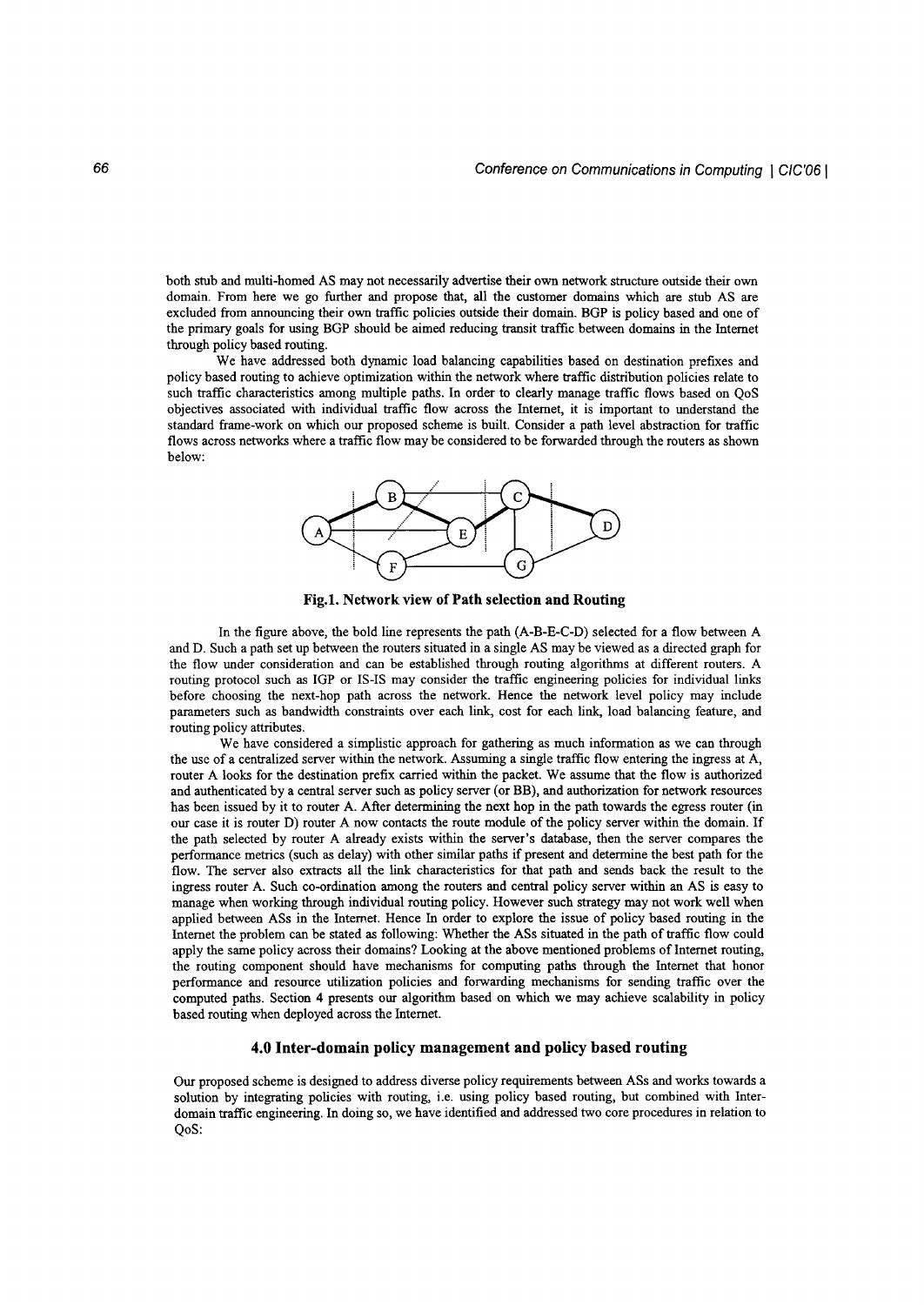- 1. Each AS should investigate its own policy requirement for the services it is authorized to carry based on various statistics on the flows both entering and existing its domain. Then based on these policies, devices at network level are configured within the AS to guarantee network wide QoS.
- 2. Eeach AS should interact with its neighbor to discover what resources their neighbors require in order to closely satisfy their QoS requirements. Such a scheme may be implemented through resource discovery and signaling schemes similar to the one proposed in [11].

Policy co-ordination using policy based routing between ASs may play an important role while deciding the service qualities for both existing and future applications. In a scenario consisting of multiple ASs between end systems, it is important to discover the policies that each domain may support and then communicate (policy propagation) them across a chain of AS domains. Policy propagation can be thought similar to BGP based path advertisements between neighboring AS domains i.e. each AS may be configured to announce to its neighbor AS about costs to the destination AS that it knows about. In this scenario, instead of announcing the cost, AS announces policies of other ASs it knows between itself and the destination ASs (which can be done by using one of the BGP community attributes). In case multiple path announcements are received by an AS for the same destination prefix, we must have a mechanism in place which can determine the best path supporting flow policies. Hence end to end QoS depends on adopting such optimal policy decisions which we describe through an example below.

#### **4.1 Optimal policy enforcement from multiple policy announcements**

We describe the mechanism based on which optimal policy can be enforced between neighbors with the same destination pre-fix. Such a situation occurs with a large number of ASs having multiple providers connected to them. Consider the figure below where multiple announcements are received for the same destination by other ASs and set of policies  $(P1 - P4)$  assigned for different traffic:

| Policy         | Price | <b>(BW)</b><br>Resource<br>limit) | Feature            |
|----------------|-------|-----------------------------------|--------------------|
| P <sub>1</sub> | X1    | v.                                | Gold               |
| P <sub>2</sub> | X2    | Y2                                | Silver             |
| P <sub>3</sub> | X3    | Y3                                | <b>Bronze</b>      |
| P <sub>4</sub> | X4    | Y4                                | <b>Best Effort</b> |

After defining the above mentioned policies for different services, each AS announces a set of policies it can support with a tag of pricing, available resources and service features to its neighboring ASs. The table above gives an example which shows information when a neighboring AS receives the advertisements:



**Fig.2. Optimal Policy enforcement by AS**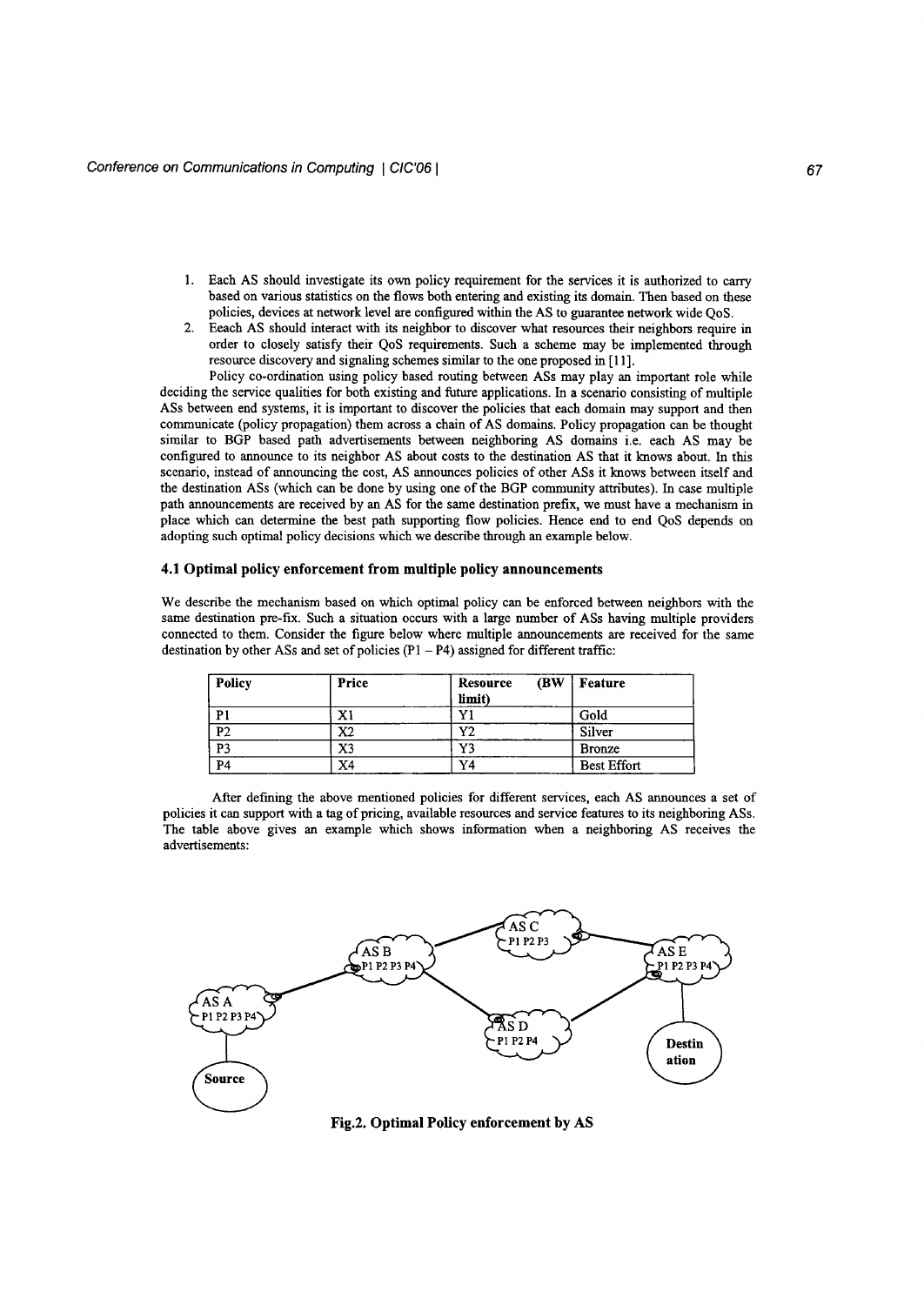Based on the information, priority and service quality a simple policy rule can be stated for price as: XI>X2>X3>X4

In this case, both AS C and AS D receive policy advertisements from AS E which announces: AS E can support all the policies (PI P2 P3 P4) for traffic with the destination prefix.

Now, after receiving the policy advertisements from AS E, both AS C and AS D prepare their policy advertisement lists and send policy advertisement to AS B. AS B receives two different policy announcements to the same destination creates the following policy vectors represented by:

AS B (PI P2 P3 P4) AS C (PI P2 P3) AS E (PI P2 P3 P4) and

AS B (PI P2 P3 P4) AS D (pI P2 P4) AS E (PI P2 P3 P4)

Then, AS B may perform either of the following:

- Evaluate on the basis of Capacity, Pricing, Performance and, most important, its own benefit and accept the best policy announcement rejecting other announcements.
- Accept all the announcements from down stream neighbors and announce all of them to its upstream neighbors. Then the upstream neighbor can decide whether to accept them or not based upon its own preference and use.

The first approach is more similar to BGP decision making principle between ASs for selecting the best possible path to any prefix. In our proposed scheme the tie-breaking rules as described in section 2 are used for path advertisements between ASs. But in addition, we have added the two rules a. and b. below to support policy announcements and policy based decision for AS route selection process where ASs announce routes along with the types of services they can offer on these paths. Hence each AS after receiving the path announcements from their neighbors checks for which policies (related to the service offerings, e.g. Gold, Silver. ..) can be supported on those paths. Then they use an algorithm to determine the best path based upon maximum number of services they can support. Hence, before accepting any policies from neighbors, an AS must check the following:

- a. A similar set of policies are supported by the AS itself within its domain
- b. The policy and path advertisements contribute towards optimal resource allocation and routing information

In any case, it is essential to hold and monitor policies by individual ASs before announcing them to their neighbors. For this each AS should have a centralized policy repository directly interacting with the routing process within it.

#### **4.2 Policy Co-ordination between multiple domains**

In our proposed scheme, each AS maintains its own policy repository representing the set of policies and their characteristics impacting the nature of the services it is going to carry over its links. Because ASs act on independent policies aimed at maximizing their own profits, there may be certain differences among these policy sets based on what factors they have been developed. Hence these ASs may categorize such policies based on the service importance. Such may consider the following example.

- P1: Traffic flows requiring  $\leq$ 5 ms delay and  $\leq$ 1 ms jitter
- P2: Traffic flows requiring  $\leq$  5 ms delay and  $\leq$ 5 ms jitter

Now from the above two policies, assume PI has a higher priority than P2 when considered in AS A while the reverse applies in AS B. Hence such decisions must be worked out within individual ASs. It is also not possible to have uniform policy sets right across these ASs which would be needed to have single tier pricing architecture across the Internet. Hence, based on the policy profiles defined by individual AS, we need to have policy co-ordination (policy conflict resolution) amongst ASs and for this reason we have developed a simple policy co-ordination mechanism, based on which inter AS routing may take place.

Such policy information is important to set up SLAs between the customer and service providers. We have mainly considered four QoS parameters (Priority, Loss, Delay and Jitter) based on which policies have been defined and the necessary entries made in the policy repository. In our central policy repository module, we have maintained two different groups of policies: one holding the actual policy set of the AS while the other one holds the negotiated policy set between the ASs. This latter group is the optimized policy which is obtained after the algorithm is run by the AS. The optimized policy list is usually constructed from the policy announcements by neighboring ASs by running a decision algorithm to determine the best possible AS in the neighbor which supports those policies.